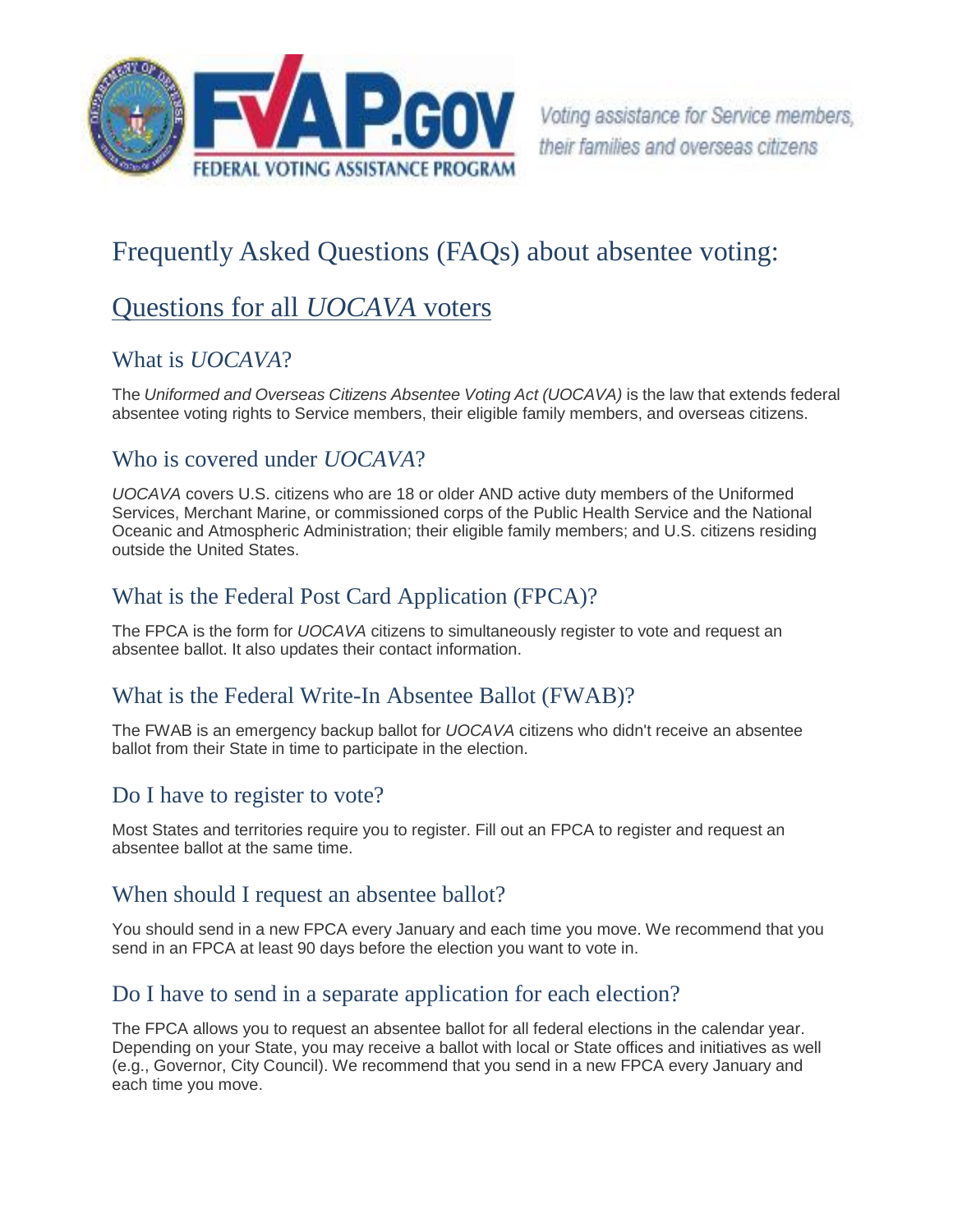## Can I vote at the embassy or consulate?

No. Elections are run at the State level. You must communicate directly with your State to register, request a ballot, and vote. Most embassies and consulates will help you to fill out the FPCA and FWAB, but they aren't polling places.

## When will I get my ballot?

Election offices are required to send absentee ballots at least 45 days before a federal election. If you asked to receive your ballot by email, it should arrive right away. Mailed ballots will take longer depending on the postal system in the country where you're located.

## What if I don't get a ballot?

If you don't receive an absentee ballot in time to return it to your State, you can use the FWAB as a backup ballot to vote for federal offices. If your official absentee ballot arrives after sending in the FWAB, fill out and send in the official ballot as well. Your State will count only one.

# FAQs for the FPCA and FWAB

#### Do I have to choose a classification?

Yes. This is how you tell the election office that you're eligible to vote absentee under UOCAVA.

#### What if none of these classifications apply to me?

Military Members: If you are an active duty military member (or family member) stationed within your voting jurisdiction, you are not covered under UOCAVA and should follow your State's regular voting procedures. You can use either the National Mail Voter Registration Form (NVRF) or your State's voter registration form.

Non-Military: If you do not reside outside of the United States but want to vote by absentee ballot, you must follow the standard absentee voting procedures for your State. You can look up your election office at www.fvap.gov/search-offices.

#### Can my immediate family members vote absentee?

Spouses and children who live away from their voting residence can request an absentee ballot using the FPCA. If they currently live where they're registered, they aren't covered by UOCAVA and should vote at the polls or request an absentee ballot according to State guidelines.

## Will it affect my citizenship if I select "my return is uncertain"?

No.

#### Can a U.S. citizen who has never lived in the country register to vote and request an absentee ballot?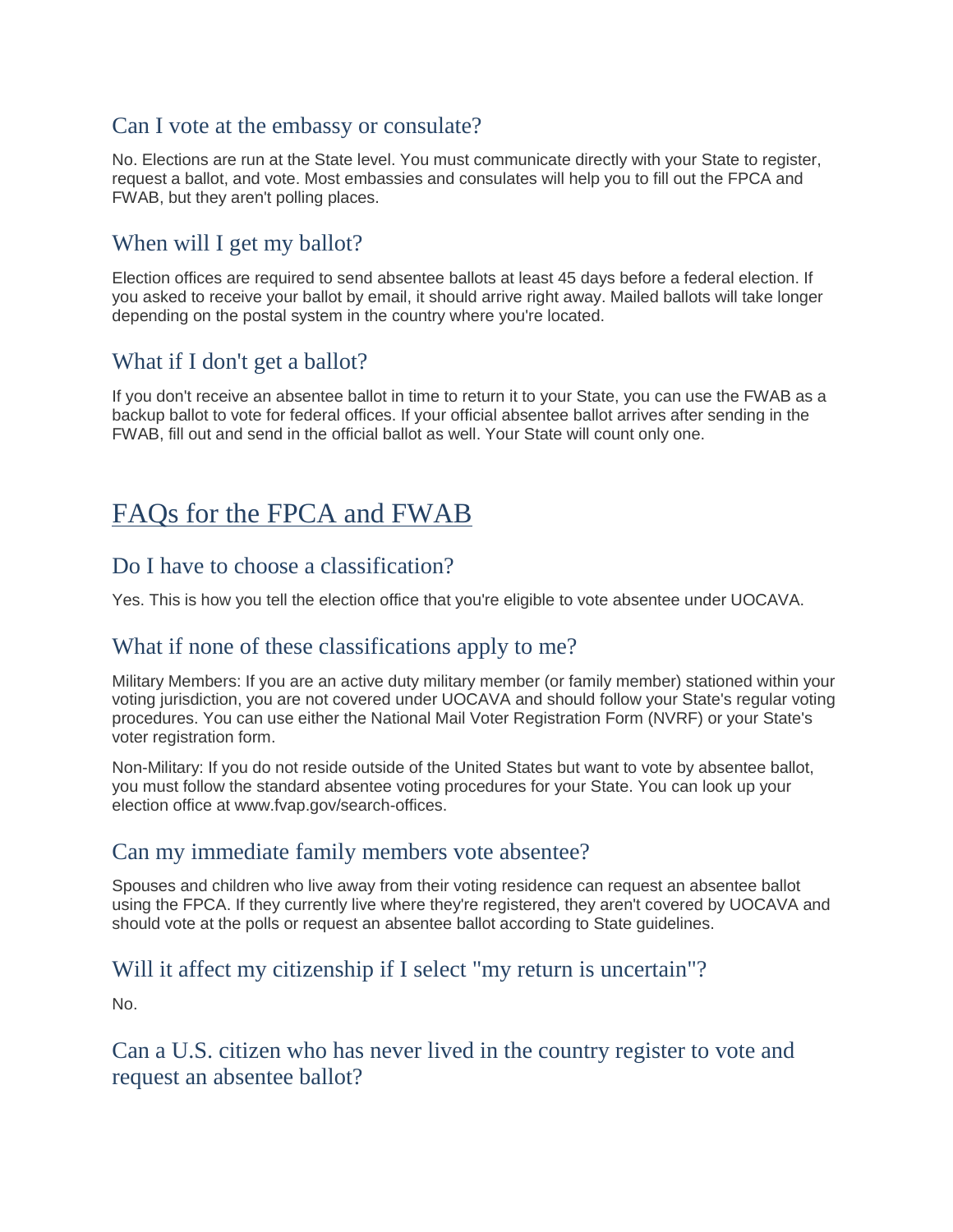Some States allow citizens who have never resided in the U.S. to use a parent's voting residence as their own. A list of States that allow these "never-resided citizens" to vote absentee is available online at FVAP.gov.

#### What if I don't have a social security number or a State issued ID?

In the section of the form that asks for additional information, write that you don't have a social security number or a State-issued ID.

#### Does voter registration affect my tax status?

You can vote for federal offices without a change to your tax status, but voting for non-federal offices may result in State and local taxation. There may also be tax implications when changing your residence from one State to another. We recommend that you seek legal advice when changing your voting residence.

## What is my U.S. voting residence address?

Your U.S. voting residence address is used to determine where you are eligible to vote absentee. For military voters, it's usually your last address in your State of legal residence. For overseas citizens, it's usually the last place you lived before moving overseas. You do not need to have any current ties with this address.

#### What if someone else lives there now or the house was torn down?

Your election office only uses your voting residence address to determine if you're eligible to vote in their jurisdiction and which ballot to send you. They won't send anything to that address.

#### What if I don't know my voting residence address?

If you can't remember the address where you last resided, we recommend asking family members and checking old records. Your election office may also be able to help you further.

#### Can my voting residence and current address be the same?

No. In order to vote absentee, you must be living outside of your voting district.

#### Do I have to give my current address if I am asking for my absentee ballot by email or fax?

Yes. The election office needs your current address to confirm that you're eligible to vote absentee under UOCAVA. This is especially important for citizens residing outside of the U.S.

#### What if I don't know my overseas address or duty station?

If you do not know your overseas address or duty station yet, provide as much information as you can regarding your overseas address or duty station (e.g., country, city, etc.) in Section 3 of the FPCA and the FWAB. Also, use the Additional Information section to explain why you don't have an address yet. Make sure you provide your email and phone number so the election office can contact you with any follow-up questions.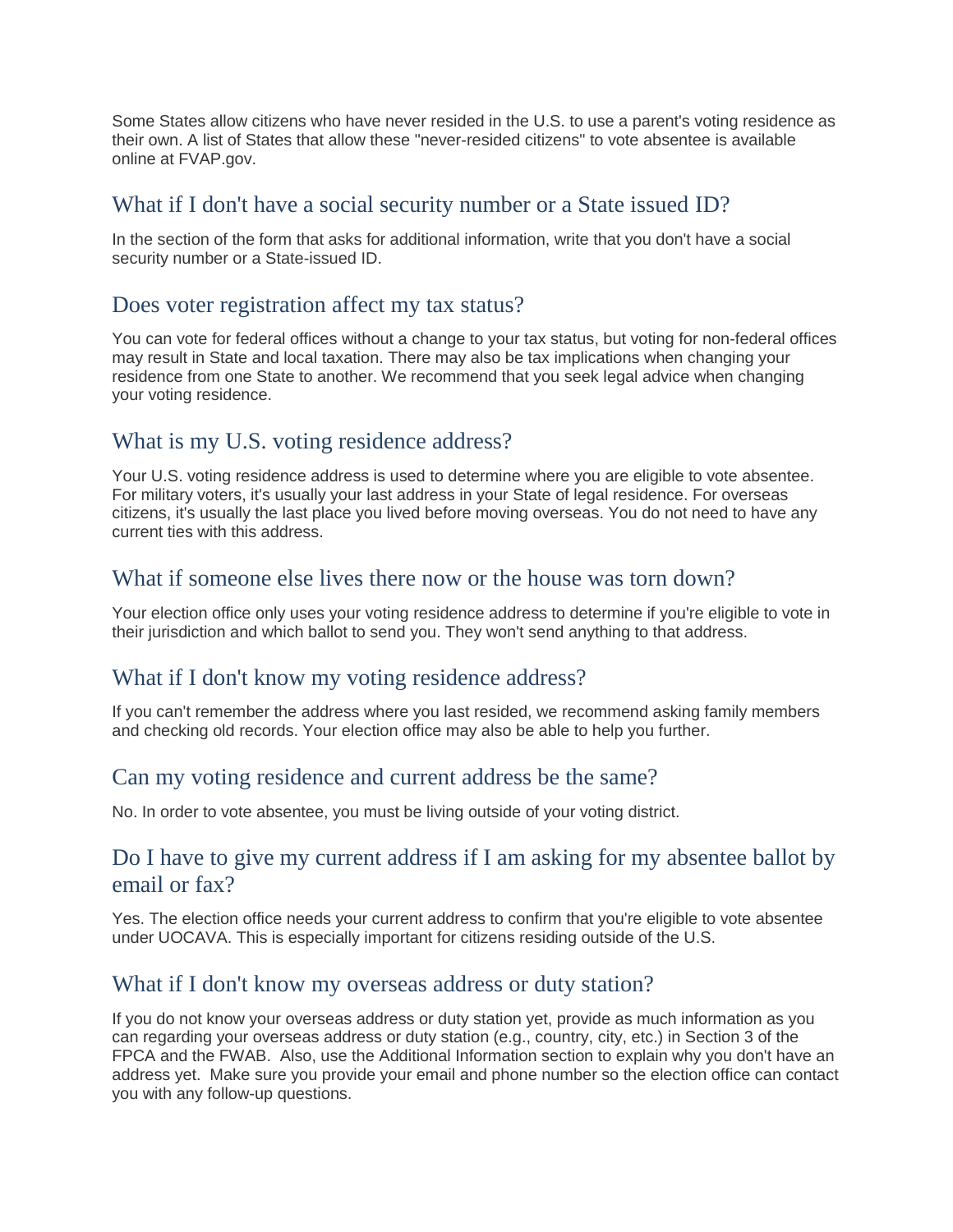## Do I have to put my political party?

Most States require you to specify a political party to vote in primary elections. This information may be used to register you with a party.

## Do I have to give additional information?

Some States require additional information to process your application. Go to FVAP.gov to find out what your State needs.

## Can I sign my FPCA or FWAB electronically?

No. You must print and sign your form before sending it to your election office.

#### Does it matter what size paper I use?

No. Any paper is acceptable as long the information is legible.

#### How can I send my form?

All States will accept your form by mail, but they vary on email and fax. Check your State's requirements at FVAP.gov.

#### Do I have to pay for postage?

Only if you're using a foreign postal service or a commercial courier service. If you're using U.S. mail, including APO/FPO and diplomatic pouches, then you can use the postage-paid template available on our website.

#### Can I use any envelope to mail my form?

Yes. Just print the postage-paid template from FVAP.gov onto whatever blank envelope you have on hand.

#### What is a postmark?

A postmark is an official imprint applied on the address side of a stamped piece of mail by the post office. It shows when and where the post office accepted your mail.

## How do I email my form?

Only email your form if your State will accept it this way. After printing and signing your form, scan and attach it to an email addressed to your election office. Do NOT send your form to FVAP.

## What is the DoD Fax Service?

The DoD Fax Service is for those voters who cannot send their election materials directly to their election officials. To fax your election materials, use the Transmission Cover Sheet found in Chapter 1 or online at FVAP.gov and fax to: (703) 693-5527, DSN 223-5527 or toll-free from the U.S., Canada, Guam, Puerto Rico and the Virgin Islands to 1-800-368-8683. If you need to send your